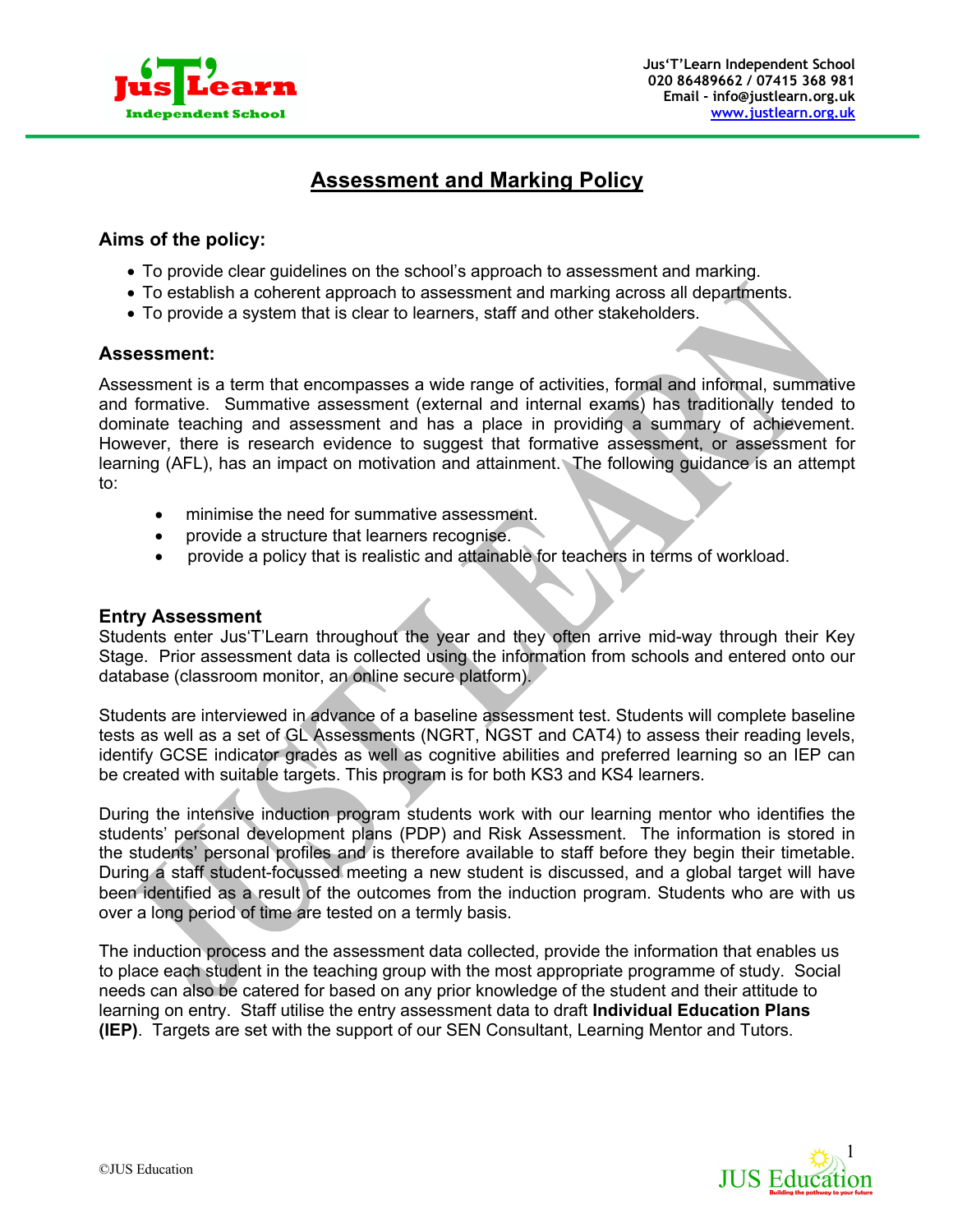

# **Assessment and Reporting Timetable**

There are opportunities for whole school collection of assessment data and reporting.

#### **Formal reporting system to parents / carers**

|                 | Autumn - every half term        | Spring - every half term        | Summer - half term - end        |
|-----------------|---------------------------------|---------------------------------|---------------------------------|
|                 |                                 |                                 | of year full report             |
| KS <sub>3</sub> | <b>Target Setting</b>           | Target Setting                  | <b>Target Setting</b>           |
|                 | <b>Parents Evening</b>          | <b>Parents Evening</b>          | <b>Parents Evening</b>          |
|                 | <b>Progress Report</b>          | <b>Progress Report</b>          | <b>Summative Report</b>         |
|                 | Teachers input grades on        | Teachers input grades on        | Teachers input grades on        |
|                 | <b>Classroom Monitor during</b> | <b>Classroom Monitor during</b> | <b>Classroom Monitor on the</b> |
|                 | half term                       | half term                       | last week of the academic       |
|                 |                                 |                                 | vear                            |
| KS4             | <b>Target Setting</b>           | Consultation evening            | Leaving profile                 |
|                 | <b>Parents Evening</b>          | Parents Evening                 | <b>Parents Evening</b>          |
|                 | Progress Report                 | Progress Report                 | <b>Summative Report</b>         |
|                 | Teachers input grades on        | Teachers input grades on        | Teachers input grades on        |
|                 | <b>Classroom Monitor during</b> | Classroom Monitor during        | Classroom Monitor on the        |
|                 | half term                       | half term                       | last week of the academic       |
|                 |                                 |                                 | year                            |
|                 |                                 |                                 | All GCSE results will be        |
|                 |                                 |                                 | recorded on a spreadsheet       |
|                 |                                 |                                 | once they have been             |
|                 |                                 |                                 | released to students.           |
| All years       | Academic Review Day/IEP         | <b>Academic Review</b>          | Academic Review Day/IEP         |
|                 | review                          | Day/IEP review                  | review                          |

## **Formal academic assessment opportunities**

|                 | <b>Autumn Term</b>          | <b>Spring Term</b>         | <b>Summer Term</b>         |
|-----------------|-----------------------------|----------------------------|----------------------------|
| KS <sub>3</sub> | <b>Teacher Assessments</b>  | <b>Teacher Assessments</b> | End of year exams.         |
|                 |                             |                            | <b>Teacher Assessments</b> |
| On entry        | <b>Baseline Assessments</b> |                            |                            |
| <b>Yr 11</b>    | <b>Teacher Assessments</b>  | Teacher Assessments        | <b>GCSE Exams</b>          |
|                 | Mock exams                  | <b>Mock Exams</b>          |                            |
| On entry        | <b>Baseline Assessments</b> | <b>Standardised tests</b>  |                            |

# **Assessment for Learning (AFL) cycle**

Is an ongoing process.

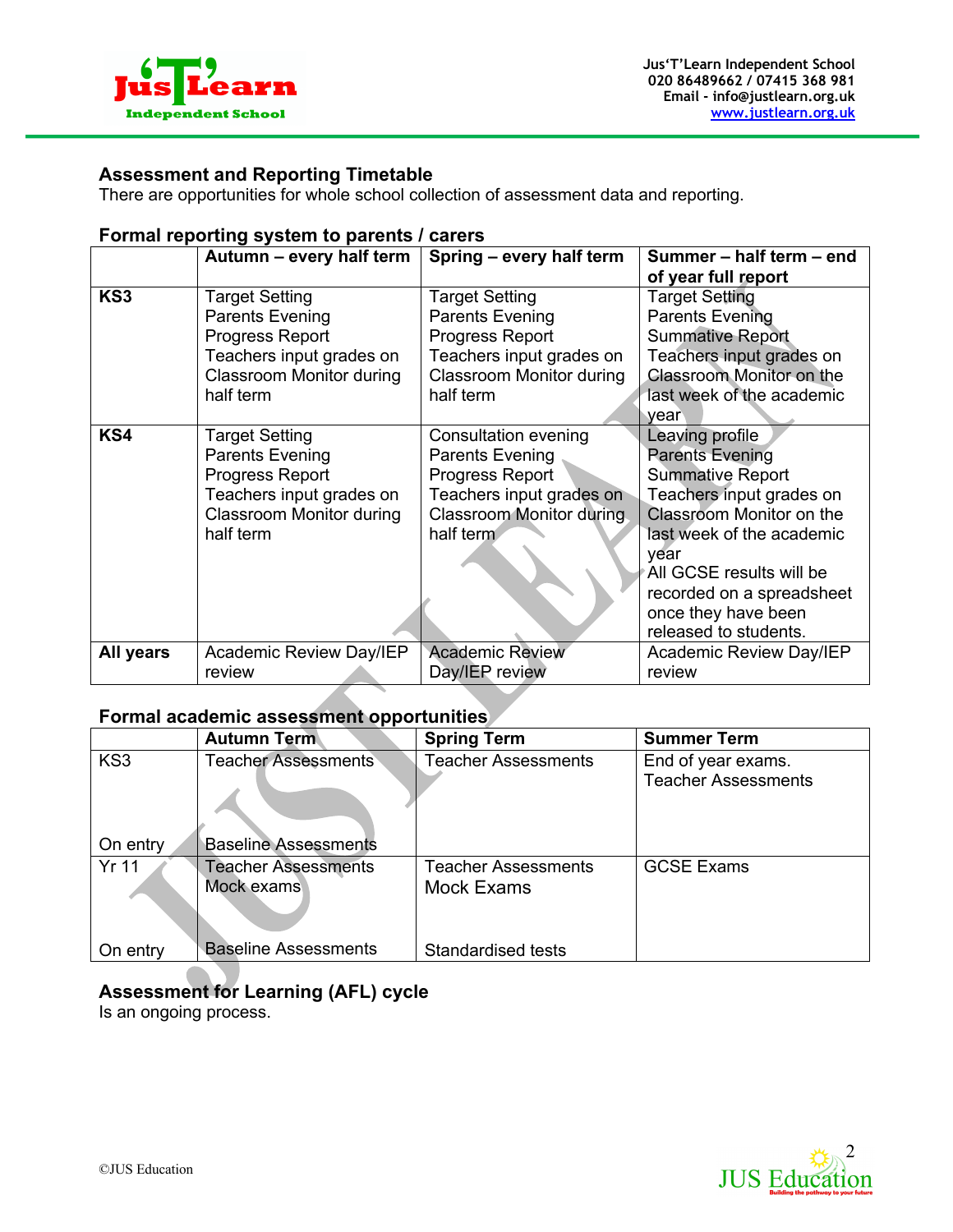

# **Recording and Tracking Learner Data**

#### **Academic**

Students' current attainment levels are recorded every half term in order to track progress. At KS3, staff record students based on what they should be achieving and what they are achieving; at KS4 GCSE current attainment grades and progress are measured against targets.

#### **Progress Tracker**

Students' progress is tracked via a school devised progress monitor (shared on a secure network). Teachers record assessment grades and input these results which enables progress to be carefully monitored and any concerns are flagged up so support can be put in place.

#### **Attendance & Attitude to Subject Assessment**

Attendance and 'attitude to subject' data makes an important contribution to learning and progress within subject areas. Attendance is monitored on a day-by-day basis by our attendance officer. Attendance is also recorded and reported to parents on a half termly basis as a percentage (%).

#### **Use of Data**

Students' targets are set using the data collected throughout the assessment cycle. Individual students' progress and attitudes to learning are tracked by their subject teachers. Data and tracking are used to inform the planning of programmes of study for the students and to share progress with all stakeholders.

### **2 Marking of Student Work**

Students will be given written feedback on work. This may be either for formative assessment or summative assessment.

There are 8 key principles which underpin constructive written feedback for students. Written feedback should:

- Focus on the learning objectives selectively
- Confirm that students are on the right track
- Stimulate the correction of errors or improvement of a piece of work
- Scaffold or support the students' next steps
- Encourage students to think things through for themselves
- Comment on student progress over a number of attempts
- Avoid comparisons with other students in the class
- Provide students with an opportunity to reflect on or discuss feedback

These principles may also be used by students when they assess their own work, or when they are involved in peer assessment.

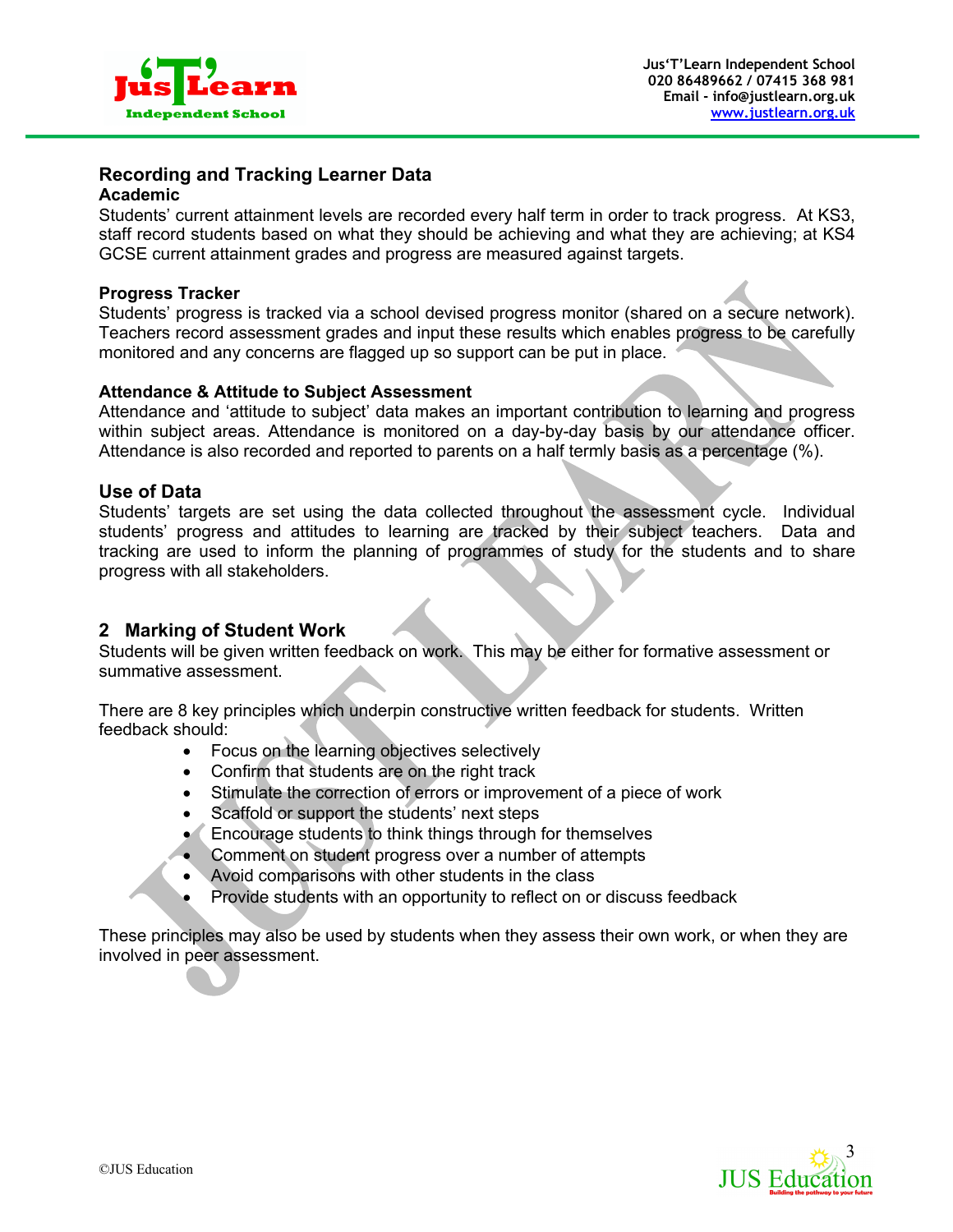

# **Marking:**

At Jus'T'Learn we use the 2 stars and a wish marking policy.

Below is a template of what the 2 stars and a wish looks like. This should be stuck into pupils' book before the lesson has started, at the top of a new page. At the start of a lesson every pupil should start a new page, this will help anyone accessing our student books to see that they are clear and concise. This will also help our student when revising for their exams.

This should be stuck into books even when a student is absent with the date and learning intention. If they are absent, please then simply put 'absent' in the two stars box. This will help both teachers and student to reflect back and see which topics students have missed. Please also do this if a student is present at school and has not attended your lesson, again this will help identify areas a student needs to catch up on when revising for exams.

| Learning intention should be written   |                                        |
|----------------------------------------|----------------------------------------|
| clearly for that lesson and should be  | Date must always be written clearly    |
| the same as what is on your planning   | at the beginning of every lesson.      |
| and on the whiteboard.                 |                                        |
|                                        | Date-                                  |
| <b>Learning Intention -</b>            |                                        |
|                                        |                                        |
| Wish                                   |                                        |
| The Wish should reflect an area they   |                                        |
| can improve on. (If they have met      |                                        |
| their targets for that lesson, you can | The two stars should reflect two       |
| write in the next lessons learning     | areas the student has done well in the |
| intention.)                            | lesson.                                |
|                                        |                                        |

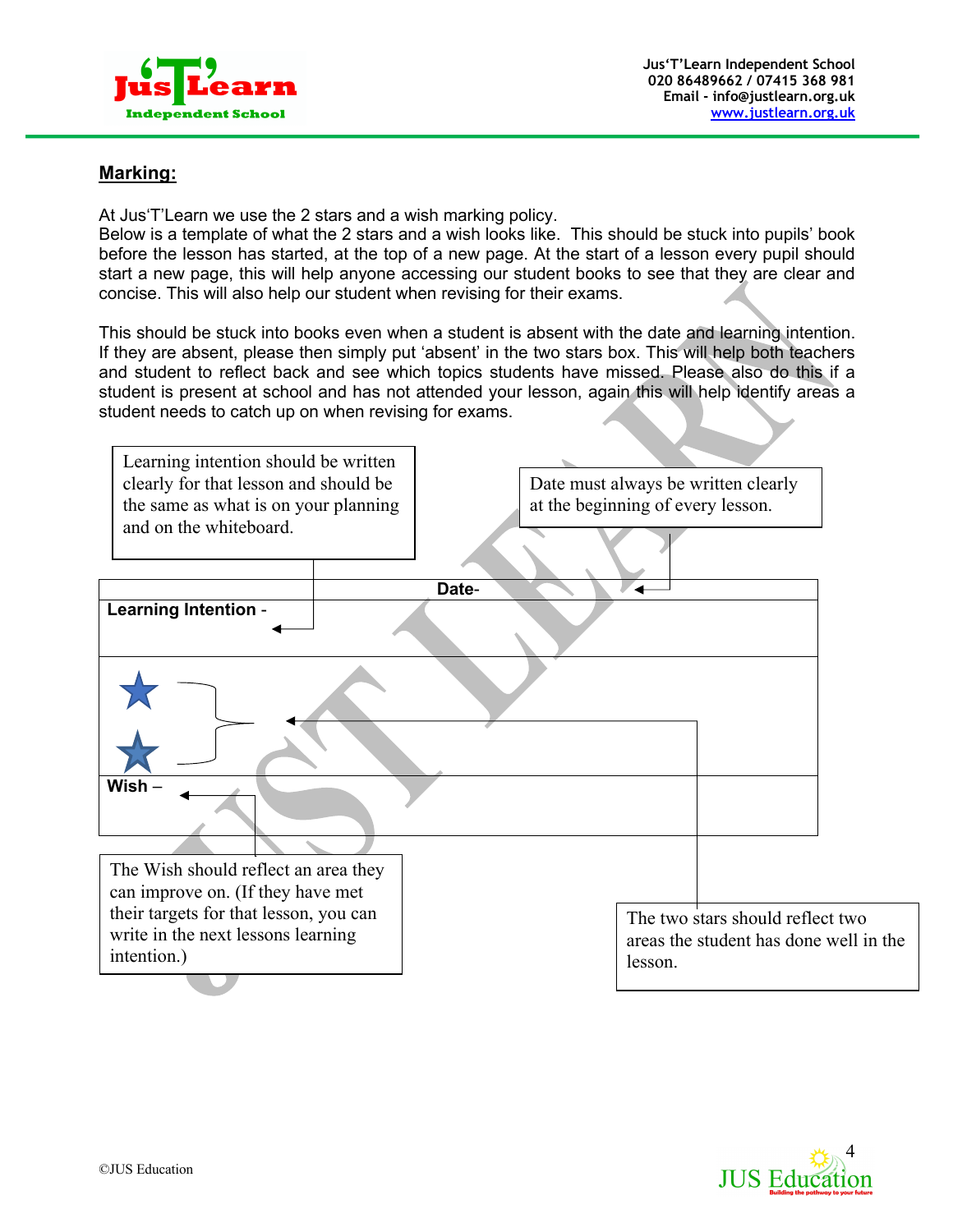

#### **A completed example**:



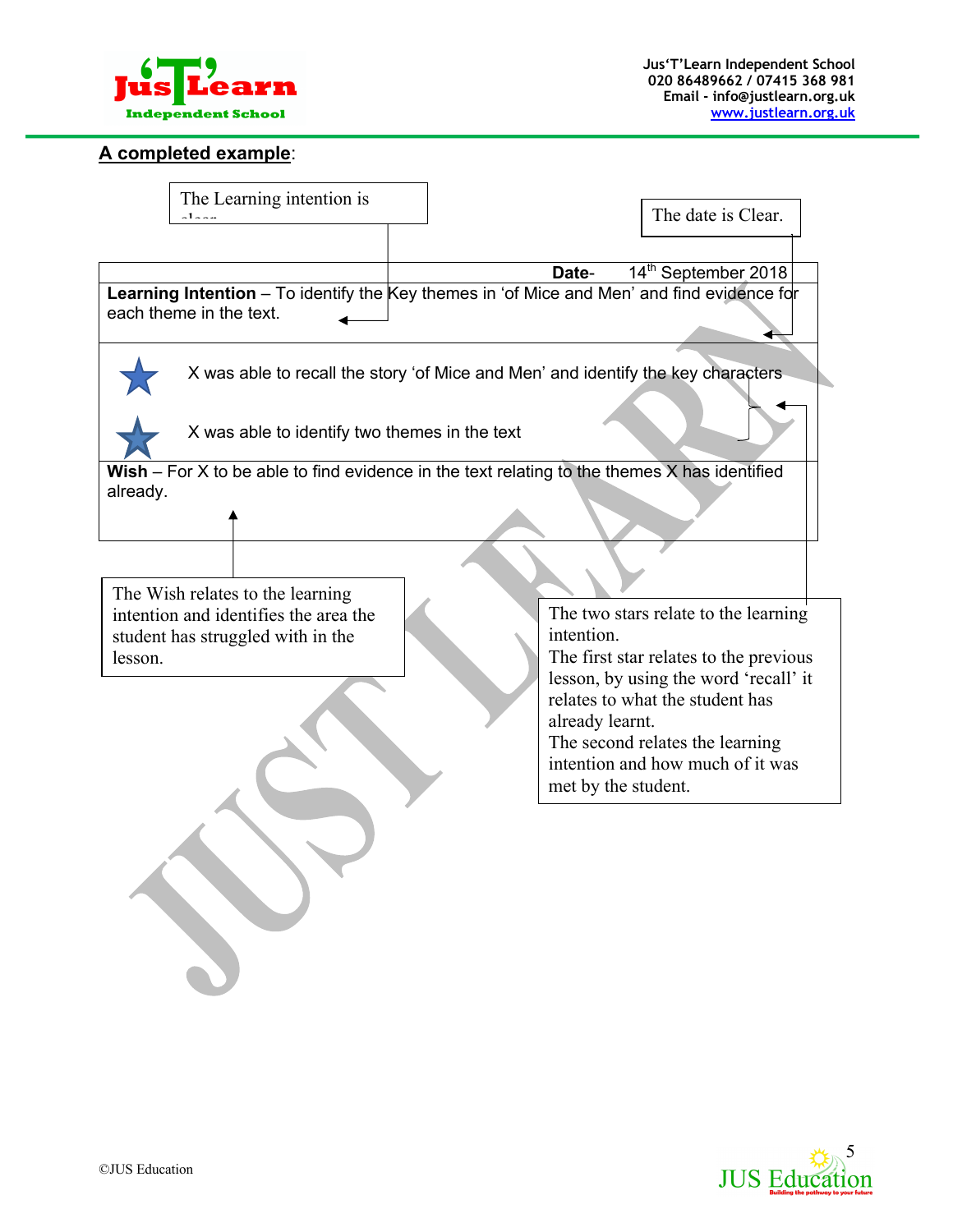

# **Marking For Literacy**

Teachers use the following codes in students' books to mark for literacy. This will help to improve their literacy across all subjects. Student's will be given the opportunity to identify the mistake and correct it.

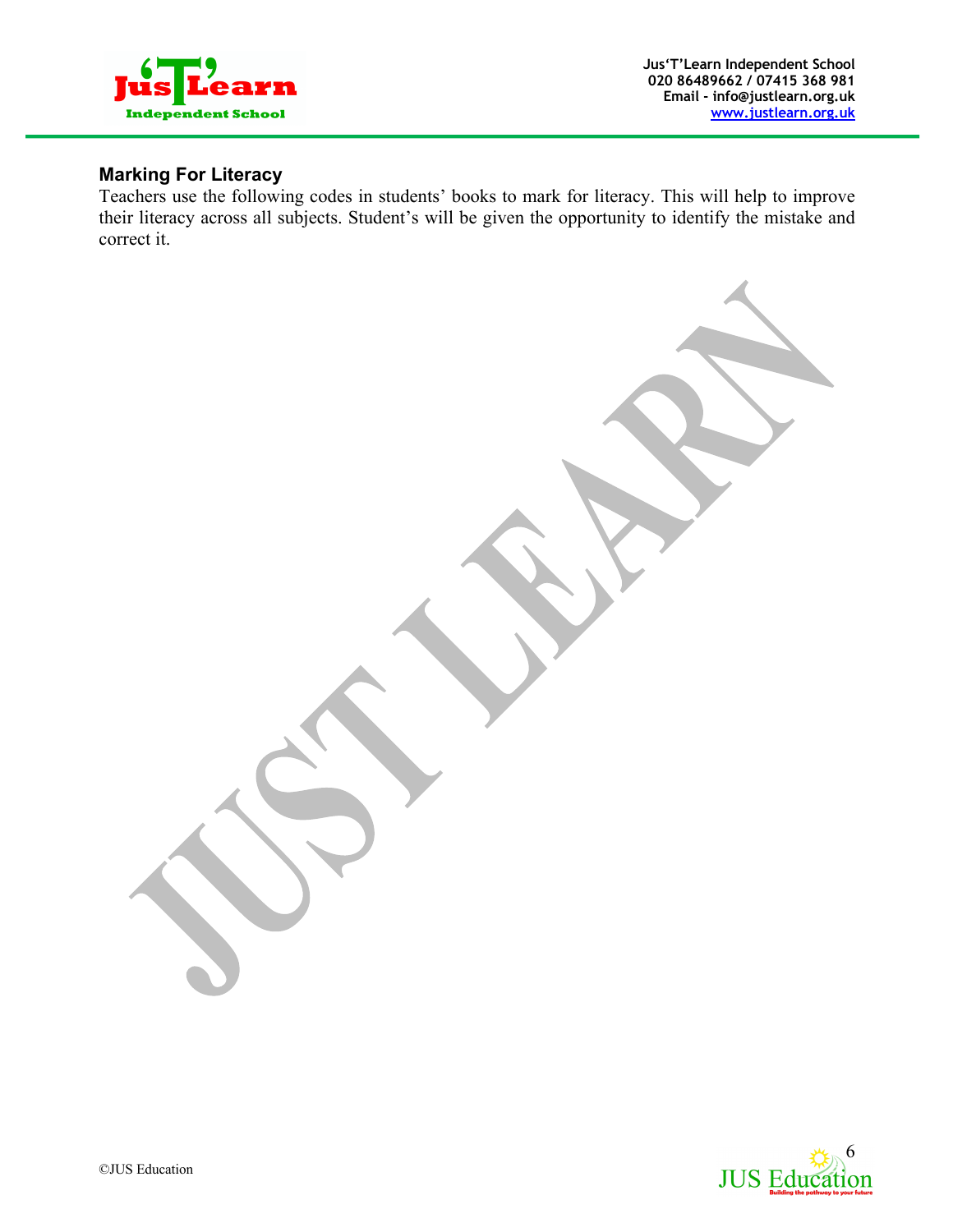

| <b>Mark</b>                | <b>Teacher</b>                                                     | <b>Student</b>                                                             |
|----------------------------|--------------------------------------------------------------------|----------------------------------------------------------------------------|
|                            | Spelling Mistake. Your teacher will use this<br>symbol in the      | Write out the spelling 3 times.                                            |
|                            | margin to identify where a spelling error has been<br>made         |                                                                            |
|                            | and underline the incorrect word. Your teacher will                | Use one of your corrected words to                                         |
| Sp                         | then<br>write out the correct spelling of this word in the         | create a                                                                   |
|                            | margin or<br>at the end of your work. Your teacher will correct a  | new sentence.                                                              |
|                            | maximum of three spellings per page.                               | Use the 'look/say/cover/write/check'                                       |
|                            |                                                                    | method to help you to learn the word.                                      |
|                            | Capital Letter. Your teacher will use this in the<br>margin on     | Find the missing or misplaced capital<br>letter(s)                         |
| $\mathcal{C}$              | the line where the capital letter has been missed or<br>misplaced. | and correct it/ them.                                                      |
|                            |                                                                    |                                                                            |
|                            | Vocabulary. Your teacher will use this symbol in<br>the margin     | Change the word into a more<br>appropriate or                              |
| $\mathbf V$                | to indicate where they want you to improve your                    | sophisticated synonym e.g.:                                                |
|                            | vocabulary. They will underline or write out the<br>word they      |                                                                            |
|                            | would like you to change.                                          | $\rightarrow$ 'Fantastic'<br>'Good'<br>$\rightarrow$ 'Melancholy'<br>'Sad' |
|                            |                                                                    | 'Cantankerous'<br>'Grumpy'                                                 |
|                            | <b>Punctuation.</b> Your teacher will use these symbols<br>in the  | Find the missing punctuation and insert<br>it                              |
| $\mathbf{r}$               | margin to indicate where a punctuation error has                   |                                                                            |
| $\mathbf{P}$               | been<br>made e.g. full stop, comma, capital letter etc.            | into your work.                                                            |
|                            |                                                                    |                                                                            |
|                            | Paragraph/New Paragraph. Your teacher will<br>use this in          | Mark clearly where the paragraph<br>should                                 |
|                            | the margin to indicate where a paragraphing error<br>has been      | begin. Explain why there needs to be a                                     |
| $\frac{1}{\sqrt{2}}$ or NP |                                                                    | paragraph here (remember TiPToP -                                          |
|                            | made.                                                              | Time,<br>Place, Topic).                                                    |
|                            | <b>Expression.</b> Your teacher will use this in the               | Re-write the section making sure that                                      |
| Exp                        | margin and a<br>squiggly line to show where your expression or     | your<br>idea has been expressed more clearly                               |
|                            | grammar is<br>unclear (doesn't make sense) and needs improving.    | and<br>appropriately.                                                      |
|                            | Homophone. You have used the wrong                                 | Go back and correct your work with                                         |
|                            | homophone in your                                                  | the                                                                        |
| H                          | work (e.g., there/ they're/ their, two/to/ too and<br>wait/        | appropriate homophone.                                                     |
|                            | weight).                                                           |                                                                            |

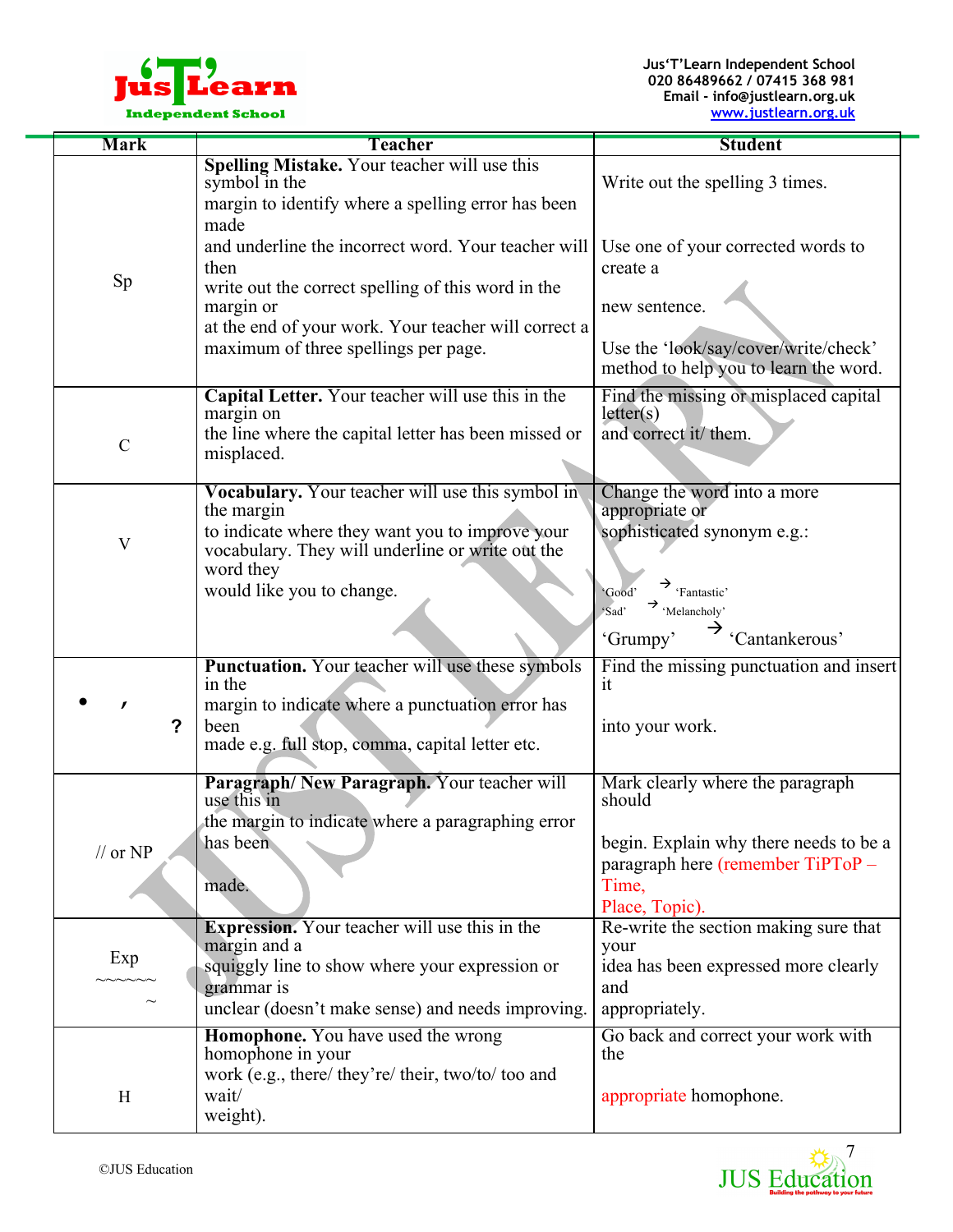

|              | <b>Wow!</b> Your teacher will double tick insightful<br>ideas or | Read what has been double-ticked and<br>write                        |
|--------------|------------------------------------------------------------------|----------------------------------------------------------------------|
| $\checkmark$ | perceptive points that you have made in your work. what it       | a sentence, in the margin, to explain<br>is that you have done well. |

#### **GCSE Work**

For students studying on GCSE courses, formative written feedback should be given on work following the above principles.

Controlled Assessment should be marked in accordance with the specific GCSE Exam Board guidance. Criteria for marking should be shared with the student in advance of the assessment so they are aware of their assessment objectives.

Exam practice work should also be marked according to GCSE criteria. When completing exam practice, in addition to a grade based on the 9-1 grading system, students should also have written feedback, using a **green pen**, according to the relevant grade descriptors, which shows them what they have done well and what they need to do to improve. Teachers will also ask students to feedback on the marking, using a **blue pen** to make sure they have understood what they need to improve and therefore make progress. This will help the pupil progress tracking process. Where a student does not respond to feedback, verbal feedback is given by the teacher to ensure that the student has fully understood the areas of the work which need further development.

As part of the teaching and learning process, GCSE grade descriptors are discussed and examples analysed as a class and / or individually so that students are aware of what is required to achieve different levels and what they need to do to improve. These grade descriptors will be on display within each classroom, so they can refer to them.

### **Marking KS3 Work**

For students studying at KS3 Level, formative written feedback should be given on work following the grade descriptors and graded using the 9-1 grading system for each individual subject. Any assessments should be marked and contain feedback to indicate to students where they need to improve. Teacher comments will be in **green** and pupil feedback will be in **blue**. Where a student does not respond to feedback, verbal feedback is given by the teacher to ensure that the student has fully understood the areas of the work which need further development.

### **Marking Entry-Level Work**

Entry-Level work should be marked in accordance with the specific Exam Board guidance. Where the qualification allows, students should be informed of what they have done well and what they need to do to improve their work to the next level – L1, L2 or L3. Where a GCSE course is also running, students on a L3 should be aware of how to move from L3 to Grade 2 or higher at GCSE if the course structure allows.

#### **Marking for SEN**

For disabled pupils and pupils with special educational needs, consideration of how well barriers to their learning have been identified and removed and what further adjustments can be made to promote progress can be especially important. Another key ingredient in an effective tracking process is rigorous and accurate teacher assessment. The Assessing Pupils' Progress (APP)

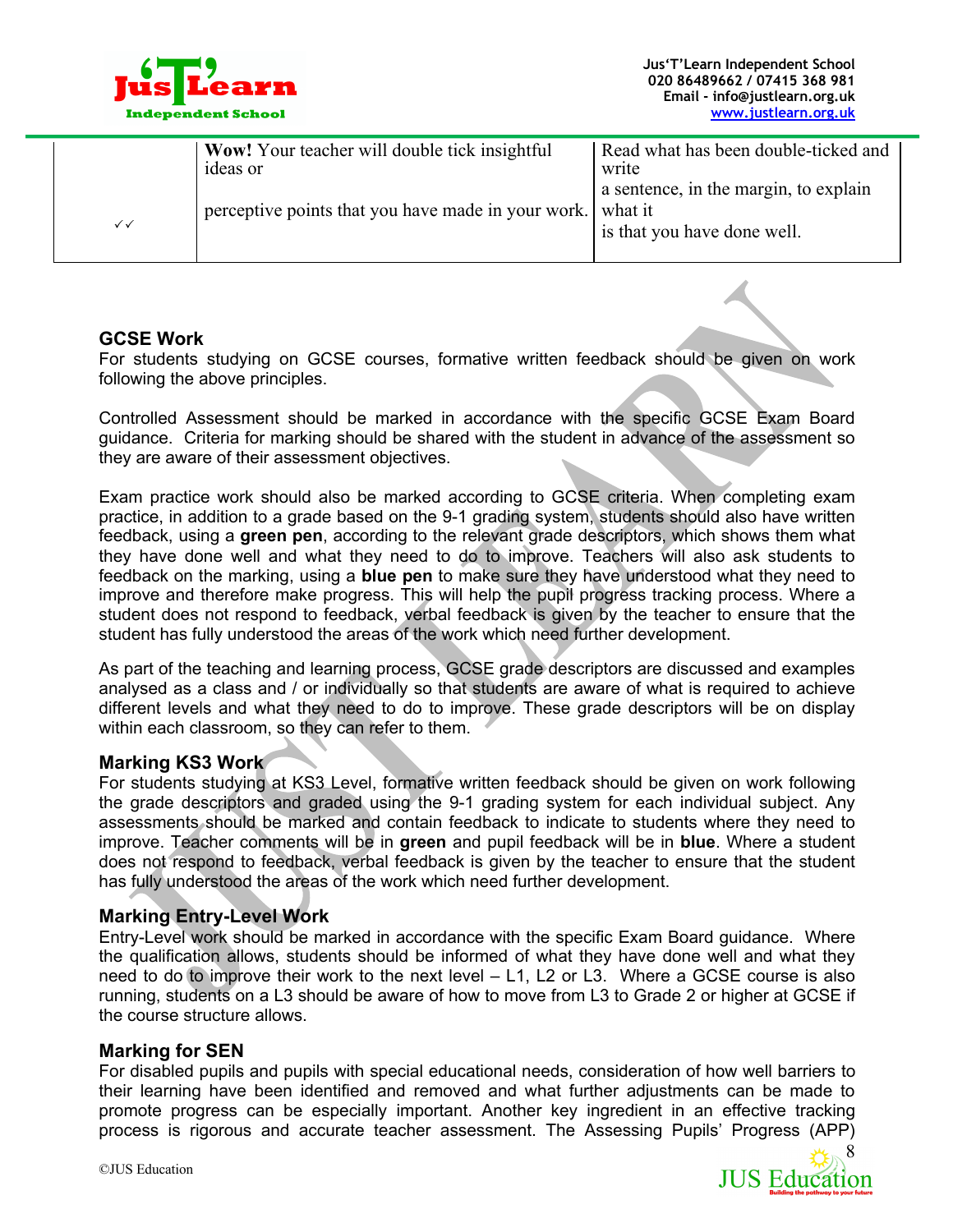

approach provides this as well as giving an ongoing profile of achievement and providing strengths and areas for improvement. Developing an IEP, set targets and review these targets to ensure progress is being made by the student. Ensuring differentiated work is being given and marked accordingly to support students' individual learning needs.

The learning loop system is used for all students but was developed to support our physically disabled students and students with special educational needs. This system allows students the opportunity to reflect on their work and identify what went well and areas for improvement, with the support of their teacher. Once this has been identified, students are then given the opportunity to complete the same or similar task and work on their areas of improvement. The loop system will continue until progress has been made by the pupil.

### **New Students**

Induction students will be introduced to the 8 key principles of marking. Student work in lessons and homework will be marked in accordance with the principles and discussed with students. Induction students will be introduced to the Jus'T'Learn expectations on the presentation of work outlined below.

## **Presentation of Work**

The Jus'T'Learn expectations on presentation of work are as follows:

- Student names should be on any work completed on paper.
- All work should have a title and date which is underlined.
- Written work should be in most legible handwriting.
- Typed work should be in an appropriate font and size and spell-checked.
- There should be no graffiti on work
- There should be no Tippex on work.
- Mistakes should be neatly crossed out.
- Straight lines should be made with a ruler.
- Diagrams and drawings should be labelled, or annotated.
- Careful attention should be paid to layout, so that it is helpful for the reader.
- Writing should be completed in blue or black writing pen, unless instructed otherwise.
- First drafts of written work should use appropriate text marking.

# **Student Self and Peer Assessment**

Assessment for learning practice has been developed in line with current QCA guidance<sup>1</sup> and aims to develop critical self-reflection in all of our students. Staff at Jus'T'Learn are expected to:

- plan peer assessment and self-assessment opportunities in lessons,
- explain the intended learning outcomes behind each task and how they relate to the learning
- objectives,
- provide students with clear success criteria that help them assess the quality of their work,
- train students over time to assess their own work and the work of others and develop an
- appropriate language to do so,



 $1$  QCA Secondary Curriculum Review 2007: http://www.qca.org.uk/secondarycurriculumreview/organising/promoting-progress/peer-self-assessment/index.htm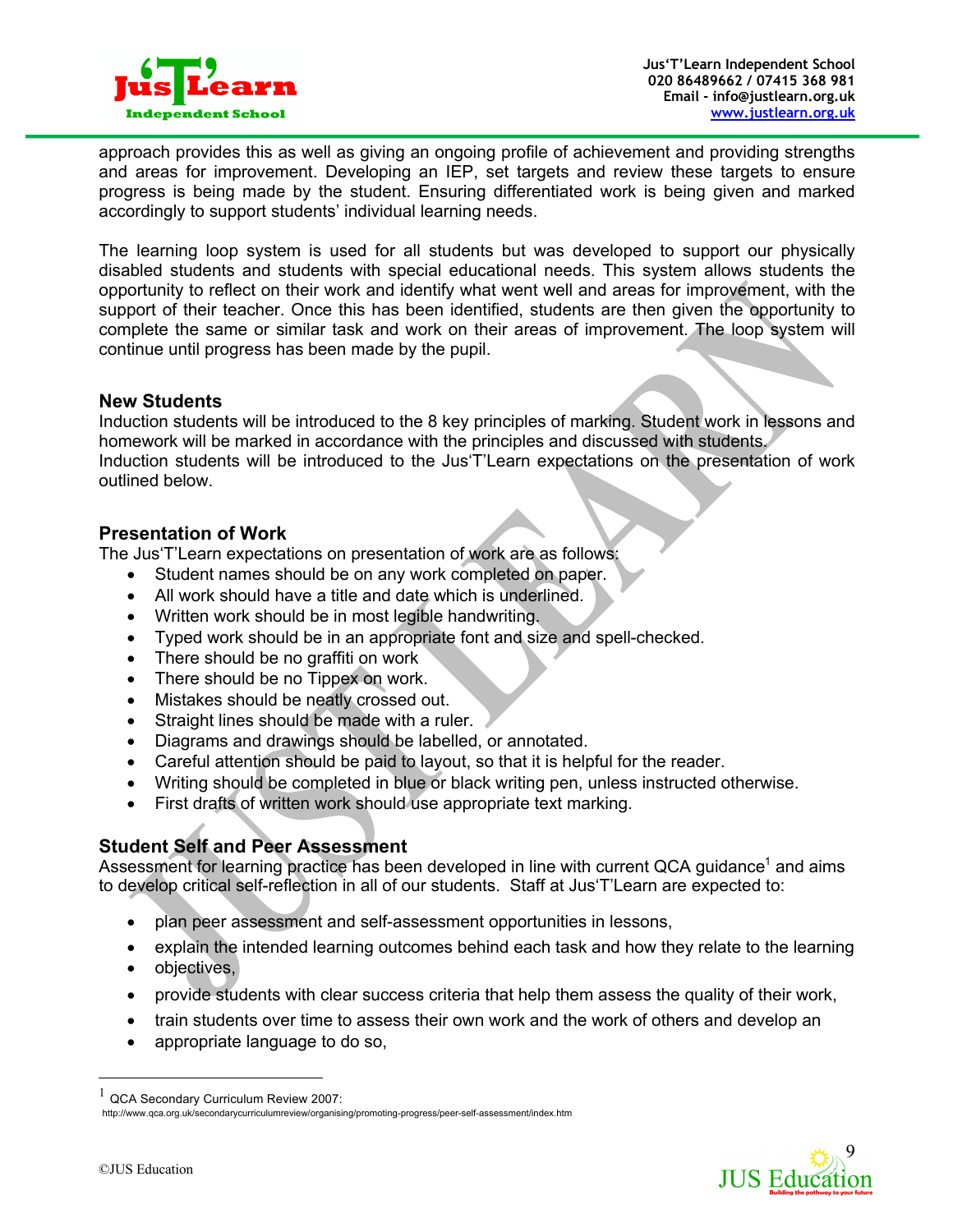

- frequently and consistently encourage student's reflections on their learning,
- guide students to identify their next steps.

#### **Self Assessment**

The purpose of Self Assessment is for pupils to reflect on and identify what they did well, and what they need to do next time in order to improve their work. Students should self-assess their work on a regular basis. This can be done verbally through discussion or by using a subject specific selfassessment form.

#### **Students may use the following Self Assessment Effort Grades**

A. I tried my best

- § I thought it out planned it,
- § I was thorough did as much as possible,
- § I was careful checked it through,
- **I** could not have done any better

B. I tried hard but it wasn't my best

C. I did some of the tasks but I know I could have done better

D. This was not a good try for me. I would not like to be judged on this. I can do much better than this.

#### **Peer Assessment**

Peer Assessment, by requiring students to evaluate others on work they have completed themselves provides an opportunity to not only think critically about their own work, but to evaluate other work against clear criteria. This will enhance their analysis skills when assessing and communication skills when giving feedback.

Students need to be given clear and simple criteria for work to be judged.

Students need to be given clear guidance on what constitutes positive feedback.

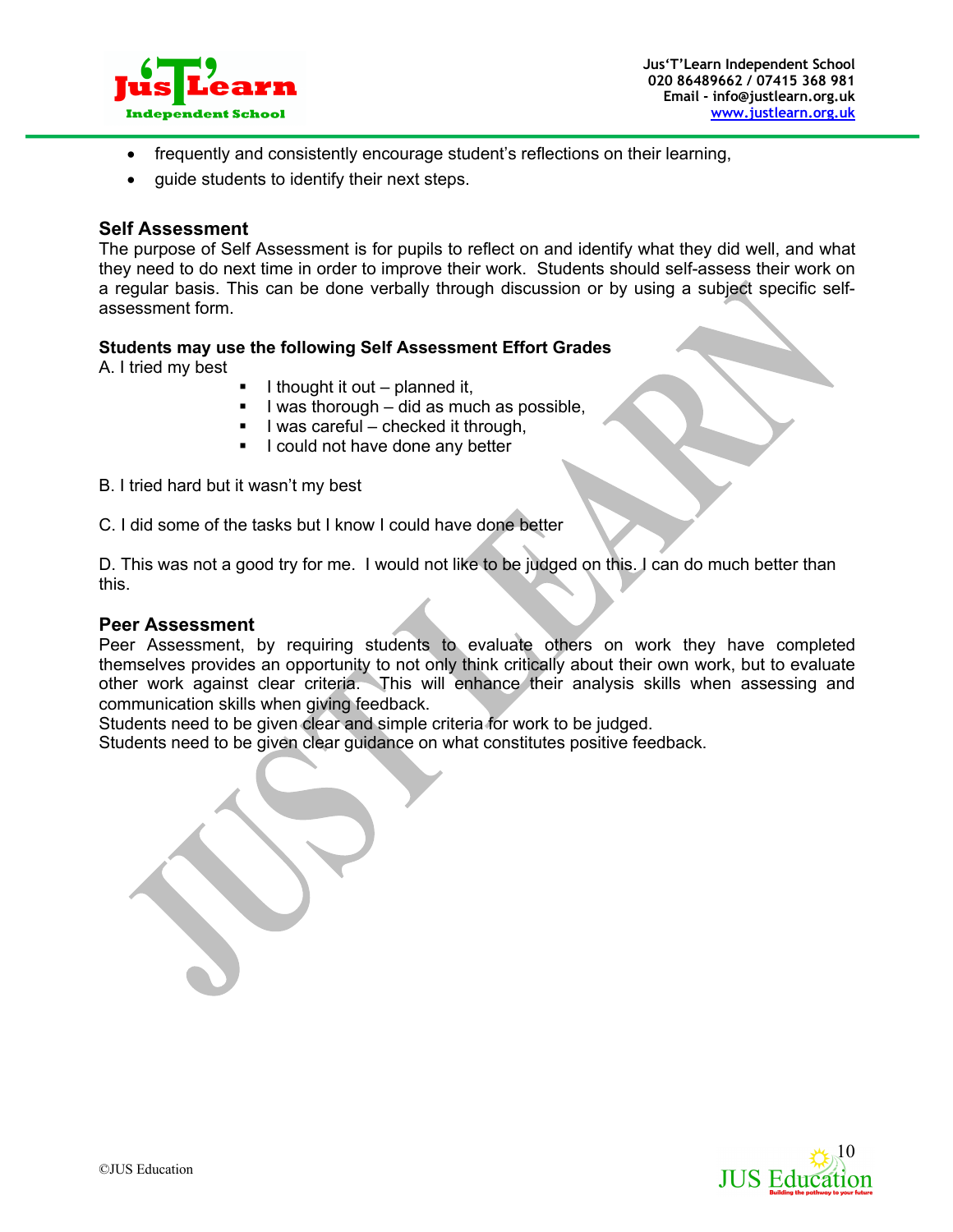

Students may peer assess using subject specific guidance, or they may be given the peer assessment sheet below:

| My Name:                                                                           |  |
|------------------------------------------------------------------------------------|--|
| Name of Person, whose work I am assessing                                          |  |
| Title of work                                                                      |  |
| <b>Success Criteria for Work</b>                                                   |  |
|                                                                                    |  |
| 2                                                                                  |  |
| 3                                                                                  |  |
| 4<br>5                                                                             |  |
| Comment on the presentation of this work                                           |  |
|                                                                                    |  |
|                                                                                    |  |
| Comment on how well this piece of work meets the success criteria                  |  |
|                                                                                    |  |
|                                                                                    |  |
|                                                                                    |  |
|                                                                                    |  |
|                                                                                    |  |
| What GCSE grade or National Curriculum level do you think you might give this      |  |
| piece of work for quality?<br>Grade/Level =                                        |  |
|                                                                                    |  |
| What level 8, 7, 5 or 3 do you think this person deserves for the effort which has |  |
| been put into the work?                                                            |  |
| Effort Level =                                                                     |  |
| Are there any other comments about the work, which you feel might be helpful for   |  |
| the person                                                                         |  |
|                                                                                    |  |
|                                                                                    |  |
| Signed:<br>Date:                                                                   |  |

# **FEEDBACK PROMPTS DURING A LESSON**

We have enclosed a list of prompts in order to help staff decide how they might help move students forward in lesson. Staff must use Positive Instructional Language at all times.

Spoken feedback needs to be:

- Explicit
- Specific
- Concise
- Instructional
- Supportive
- Honest

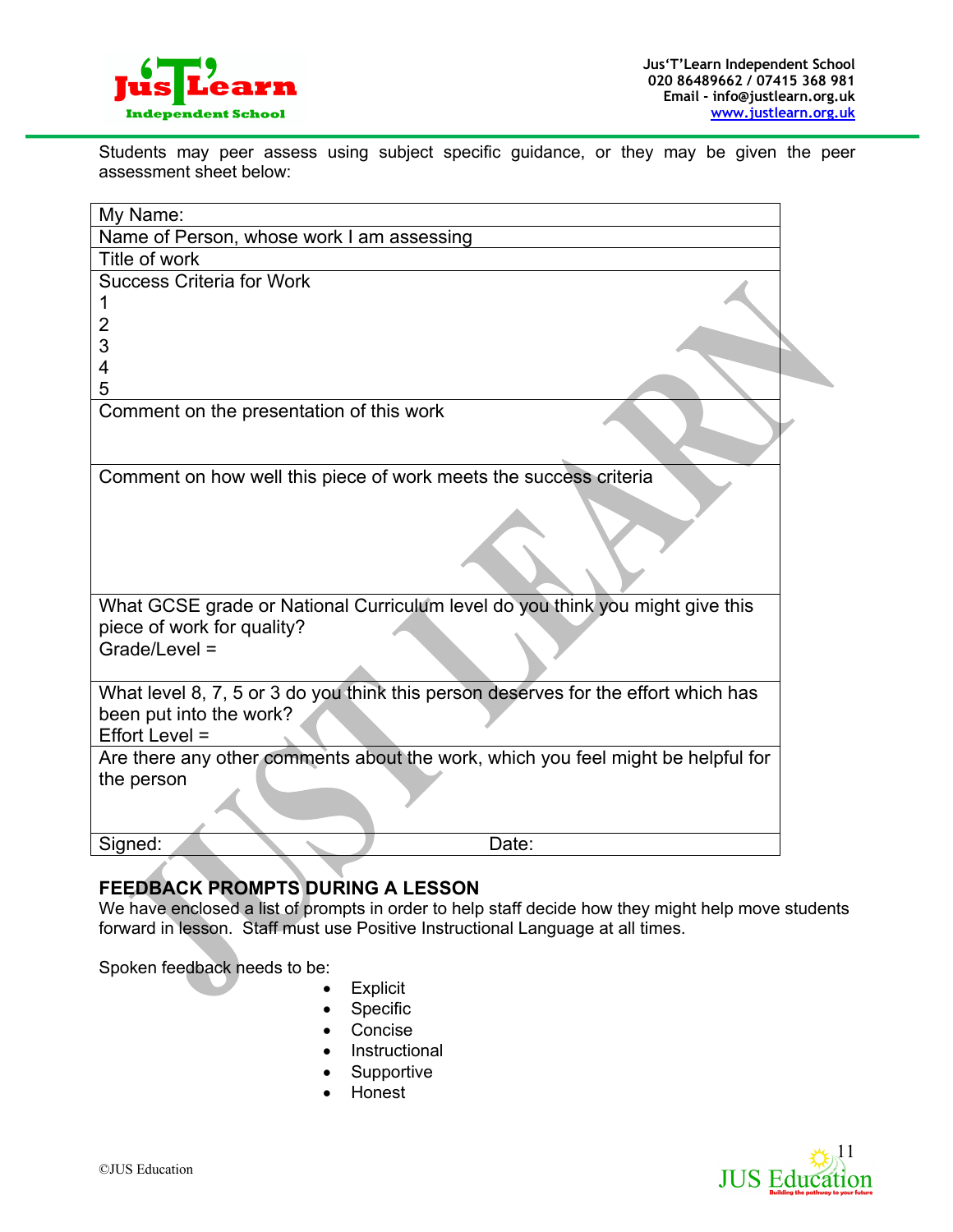



| Purpose                          | Example                                                    |
|----------------------------------|------------------------------------------------------------|
| Correcting an error              | Good try, but that's not correct, actually                 |
|                                  | That's not right but we can learn a lot from our           |
|                                  | mistakes, let's look at how you got to that answer         |
|                                  | Remind me what the question was                            |
| Providing information            | Yes, that's a good point. What you're talking about is     |
|                                  | Yes and for example, in Dickens' other novels we can       |
|                                  | see                                                        |
|                                  | You are an effective learner - well-done you are           |
|                                  | actually adding to our knowledge here                      |
| Appraising and praising          | Good thinking  you are effective learner                   |
| Challenging                      | Try that again. This time include/vary                     |
|                                  | Can you add some evidence to that?                         |
|                                  | Good – you've given me a one tick answer – now can         |
|                                  | you add some more detail for a two tick answer             |
| Seeking clarification            | I'm not clear what you're trying to say here so can you    |
|                                  | try to explain it to me again                              |
|                                  | What do you mean when you say xxxxxx?                      |
| Encouraging exploration,         | Now you need to tell me                                    |
| elaboration or development       | Can you demonstrate that to me?                            |
|                                  | Good thinking - now let's see if we can take that point    |
|                                  | even further - Kira, could you elaborate on Adam's         |
|                                  | excellent contribution?                                    |
| Redirecting learning or activity | You've done that now $-1$ don't think you need to add      |
|                                  | anything else. Let's see if we can move on to this now,    |
|                                  | because it's also important.                               |
|                                  | Good - to complete the whole picture now you need          |
|                                  | to                                                         |
| Focusing or orienting learning   | All this is important, but really it's your use of xxxxxxx |
|                                  | that will improve your work.                               |
|                                  |                                                            |
| Confirmation and moving          | Effective learning - now you can/know                      |
| learning on                      |                                                            |
| <b>Crystallising next steps</b>  | $OK$ I need you to review what you've done $-$ look at the |
|                                  | success criteria/grade criteria and think of two changes   |
|                                  | that would improve xxxxxxxxxx                              |
| Distilling and summarising       | OK - Tell me what we've learned so far?                    |
| learning                         | Good - let's review that now - who can tell me xxxxxx      |
| Encouraging students to          | You've done a good job here. Could you tell xxx how        |
| reflect                          | you did this?                                              |
|                                  | Why do you agree with this statement then? Can you         |
|                                  |                                                            |
|                                  | give me your reasons?                                      |
| Focusing on learning             | Excellent, now how exactly did you manage to improve       |
| approaches and strategies        | on xxxxxxxxxxx?                                            |
|                                  | Good can you explain how you put that circuit together     |
|                                  | then? Why did you choose that method?                      |